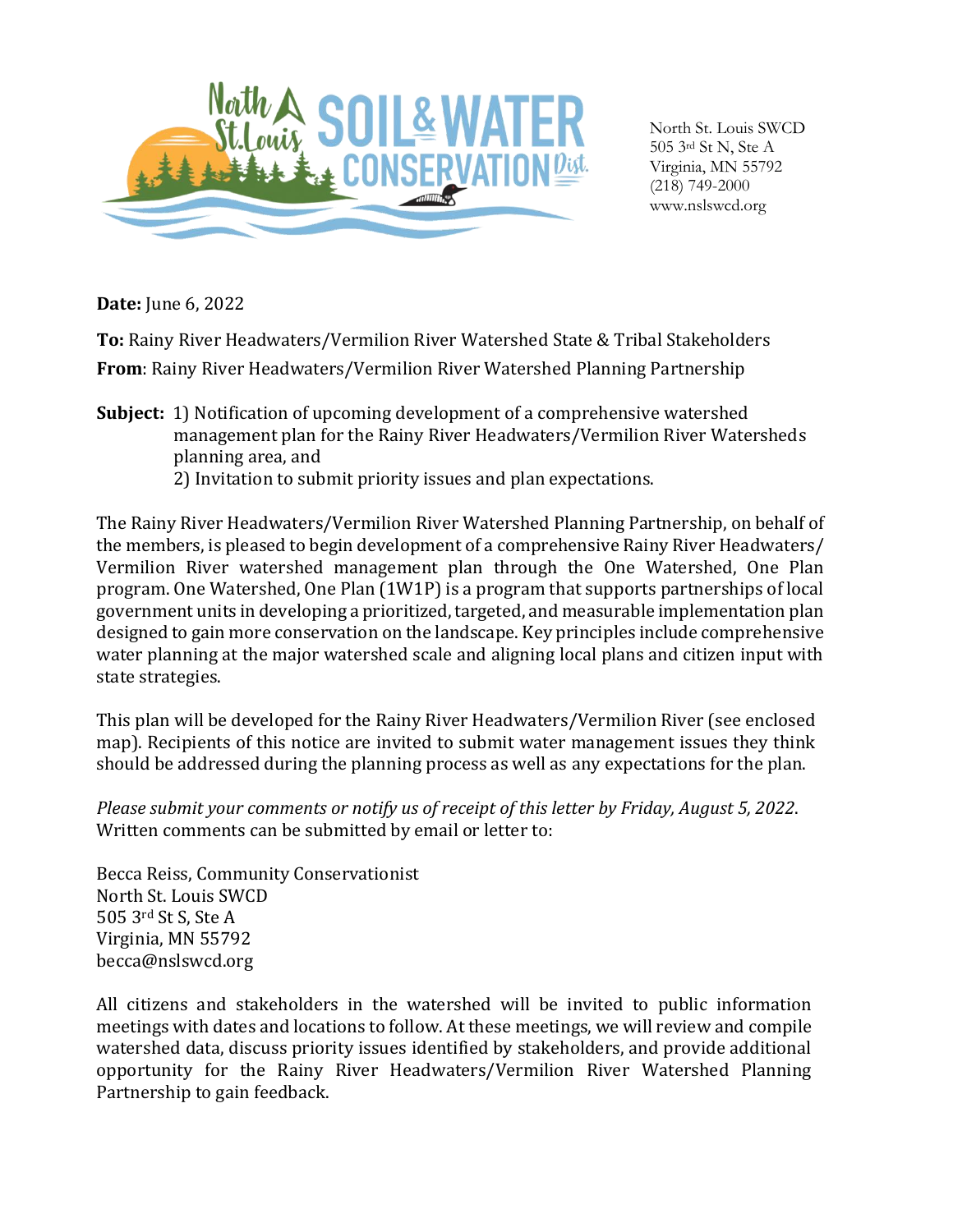Information about the partnership and this planning process is available at: [www.nslswcd.org/RRHWVR](file:///C:/Users/becca/Desktop/www.nslswcd.org/RRHWVR)

If you have questions related to the Rainy River Headwaters/Vermilion River watershed planning project, please contact any of the following partners:

## **Local Staff Contacts**

Cook County SWCD Ilena Hansel District Manager & Water Planner [ilena.hansel@co.cook.mn.us](mailto:ilena.hansel@co.cook.mn.us) 218-387-3648

Koochiching County Matthew Gouin Environmental Services Director [matt.gouin@co.koochiching.mn.us](mailto:matt.gouin@co.koochiching.mn.us) 218-283-1157

Lake County SWCD Tara Solem District Manager & Water Planner [tara.solem@co.lake.mn.us](mailto:tara.solem@co.lake.mn.us) 218-834-8370

North St. Louis SWCD Becca Reiss Community Conservationist [becca@nslswcd.org](mailto:becca@nslswcd.org) 218-288-6143